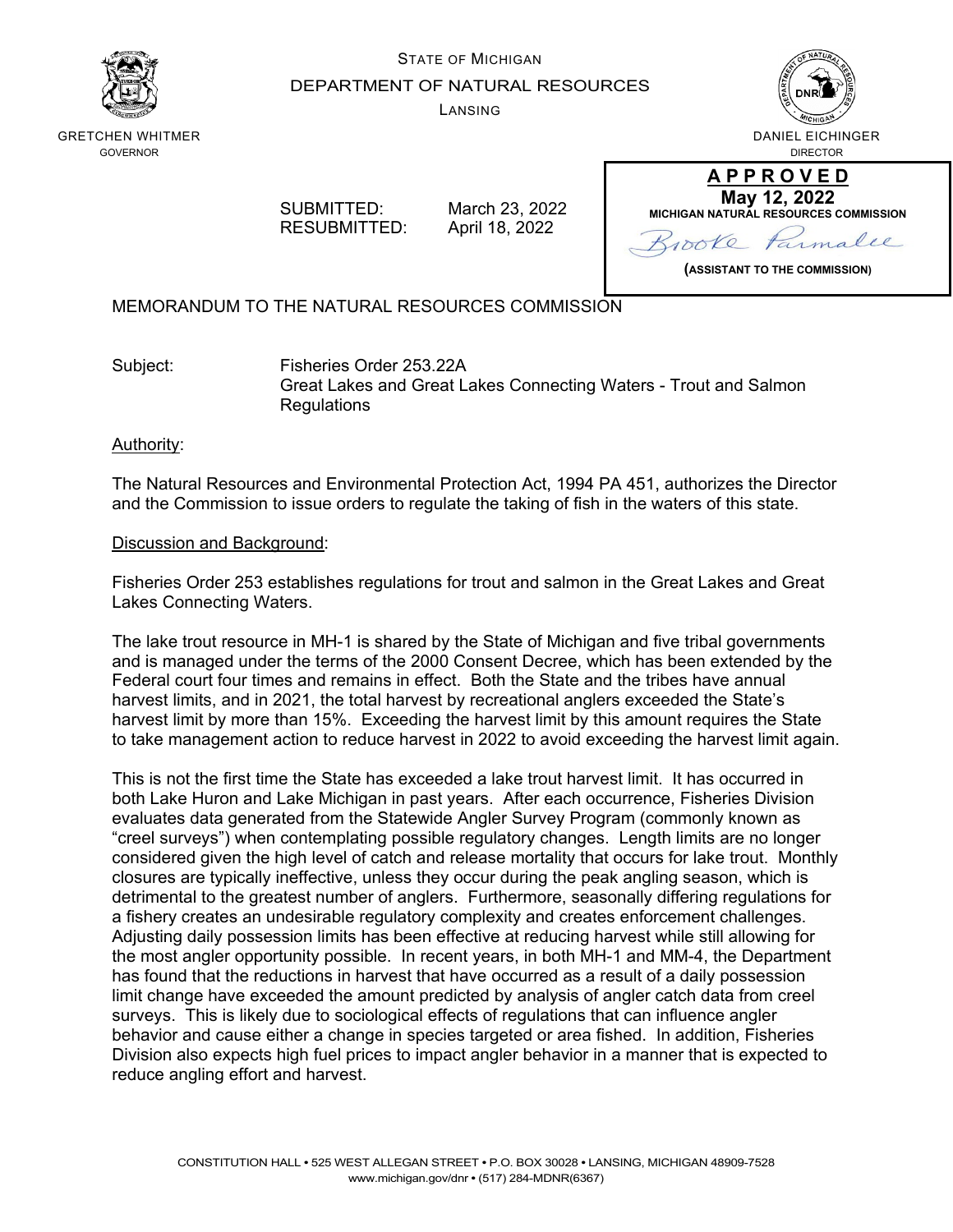Fisheries Order FO-253.22A Great Lakes and Great Lakes Connecting Waters - Trout and Salmon Regulations Page 2 April 18, 2022

The Department is recommending the following change to regulations governing fishing for lake trout and splake in MH-1 be enacted to ensure the State does not exceed its harvest limit in MH-1 in 2022:

• Reduce the lake trout and splake daily possession limit from three (3) lake trout and splake per day to no more than two (2) in combination.

The Department has communicated the lake trout exceedance in MH-1 to the Lake Huron Citizen Fishery Advisory Committee (LHCFAC) and they understand the need to take measures to reduce harvest to comply with terms defined within the 2000 Consent Decree.

An alternative regulatory option that could be considered by the Commission would be to reduce the lake trout and splake daily possession limit from three (3) lake trout and splake per day to no more than one (1) lake trout or splake per day. Such a change would severely limit the opportunity of State recreational fishers. When combined with anticipated fuel prices and the change in angler behavior that would result from a one (1) fish limit, the harvest reduction would likely be more than required by the 2000 Consent Decree, which is why this option is not preferred by the Department. It should be noted that this alternative regulatory option is not supported by the LHCFAC.

The Department considered an additional alternative option to offset the recommended reduction in MH-1 by increasing the daily possession limit in MH-2 from 3 to 4 fish. This alternative was also considered during the previous exceedance in 2019, but was not supported by the LHCFAC.

## *Issue Pros and Cons*

Anglers understand the need to take a management action to reduce lake trout harvest in MH-1 and supported a similar recommended management action in 2019. The recommended reduction in daily possession limit in MH-1 will result in reduced angler opportunity.

## *Biological*

There are no biological concerns associated with the exceedance of the lake trout harvest limit and is strictly based on allocation within the 2000 Consent Decree.

## *Social*

The Department is in the process of seeking feedback from the LHCFAC and the committee has their next meeting on April 26<sup>th</sup>.

# *Economic*

The Department does not expect the proposed changes to have any significant budgetary or personnel implications.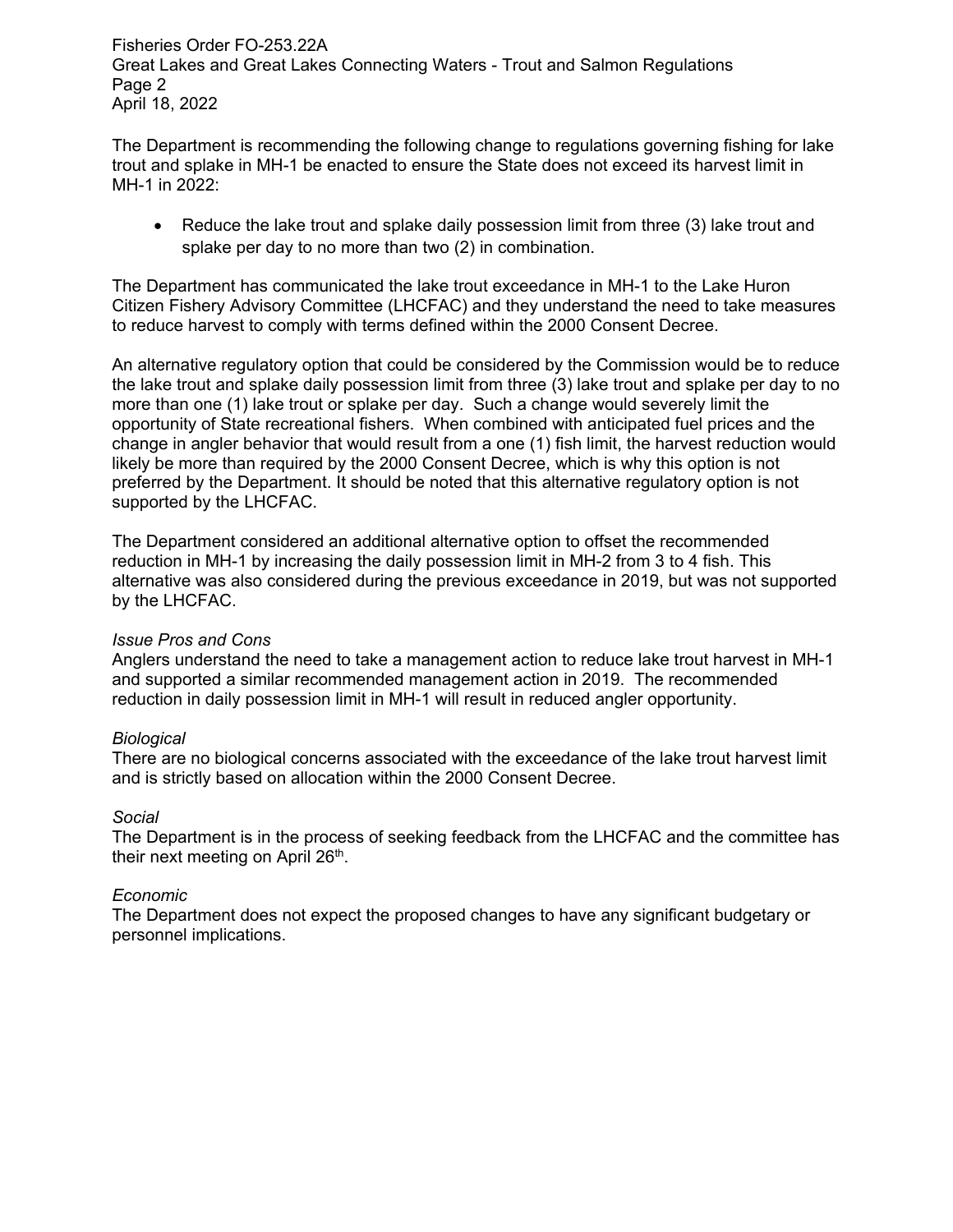Fisheries Order FO-253.22A Great Lakes and Great Lakes Connecting Waters - Trout and Salmon Regulations Page 3 April 18, 2022

#### Recommendation:

Relevant Divisions have contributed to the preparation of this order. This order was submitted for information on April 14, 2022, and for action on May 12, 2022 at the Natural Resources Commission meeting. This item appeared on the Department's April 5, 2022, calendar and may be eligible for approval on May 12, 2022.

James Dexter, Chief David Shaw, Chief

Duquatt

Jared Duquette, Chief **Chief Jeff Stampfly, Chief** 

mald Al

Ronald A. Olson, Chief Shannon Lott<br>
Parks and Recreation Division<br>
Natural Resources Deputy Parks and Recreation Division

Law Enforcement Division

Wildlife Division Forest Resources Division



I have analyzed and discussed these recommendations with staff and concur as to matters over which the Director has authority.

Daniel Eichinger, Director **Date: May 12, 2022**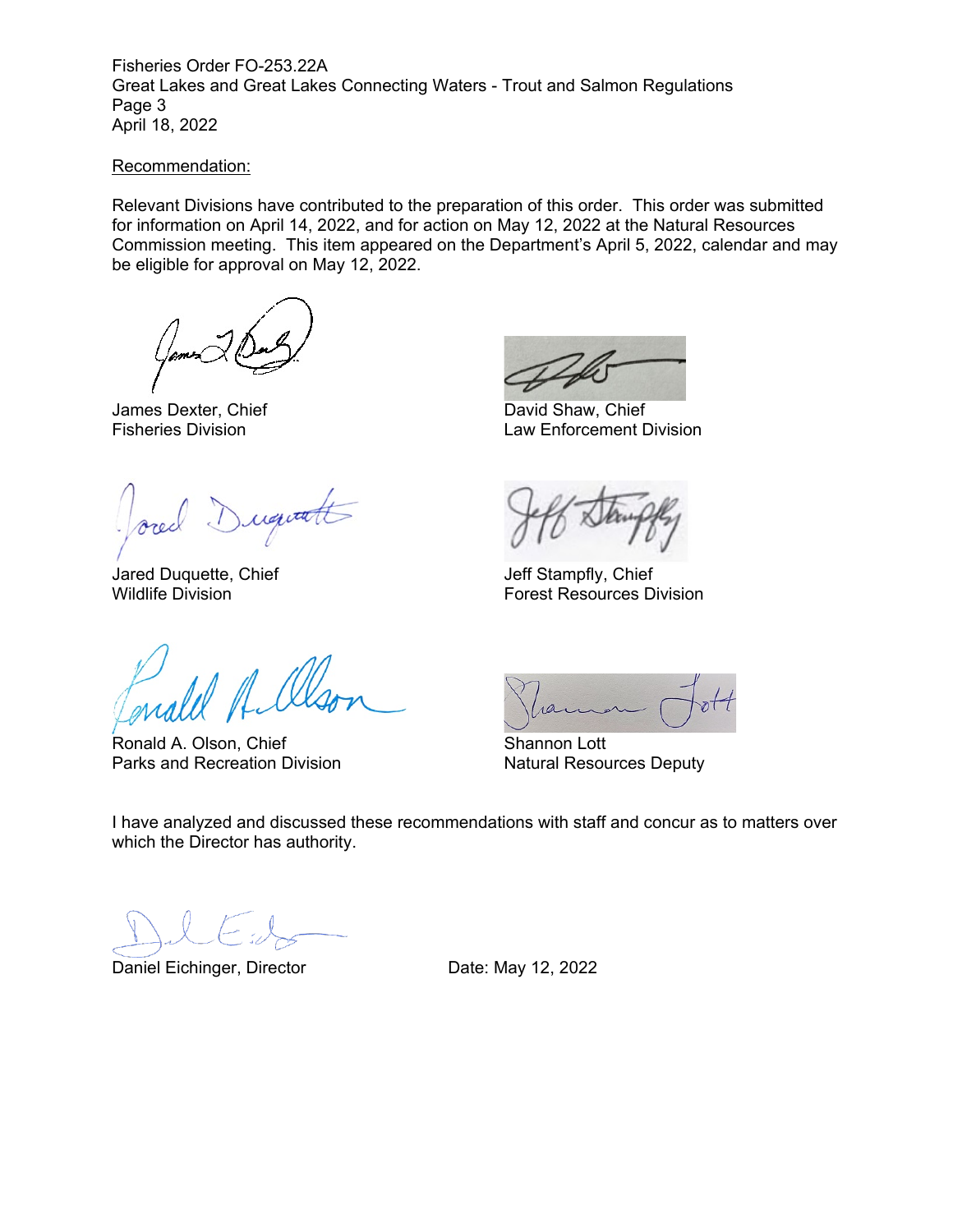# **FISHERIES ORDER**

# **Great Lakes and Great Lakes Connecting Waters - Trout and Salmon Regulations Order 253.22A**

By authority conferred on the Natural Resources Commission and the Department of Natural Resources by Part 487 and Part 491 of 1994 PA 451, MCL 324.48701 to 324.48740, it is ordered on May 12, 2022, the following section(s) of the Fisheries Order shall read effective May 13, 2022, as follows:

The following regulations are established in the Great Lakes and Great Lakes Connecting Waters for trout and salmon:

As used in this order the following definition is provided:

1. Great Lakes Connecting Waters: refers to specific bodies of water in Michigan that connect the Great Lakes. The designated connecting waters are the St. Marys River, the St. Clair River (begins at the Fort Gratiot Light), Lake St. Clair, and the Detroit River (begins at the imaginary line extending due south of the Windmill Point Light, Wayne County, and ending at the imaginary east/west line drawn through the most southernly point of Celeron Island).

# **Seasons--General**

Except as otherwise noted in the following sections of this order, the fishing and possession seasons on the Great Lakes and Great Lakes Connecting Waters are open for the entire year for all trout and salmon.

Exceptions to the general possession season:

- 1) The possession season for Lake Trout and Splake shall be January 1 September 30 in MM-1 through MM-5 in Lake Michigan.
- 2) The possession season for Lake Trout and Splake shall be open for the entire year in MM-6 through MM-8 in Lake Michigan.
- 3) The possession season for Lake Trout and Splake shall be January 1 September 30 in MH-1 and MH-2 in Lake Huron.
- 4) The possession season for Lake Trout and Splake shall be open for the entire year in MH-3 through MH-6 in Lake Huron.

## **Size limits**

Minimum size limit shall be 10 inches for all species of trout and salmon, except as follows:

- 1) Brook Trout
	- *Lake Superior*

a) MI-1 through MI-8: the minimum size limit for Brook Trout shall be 20 inches.

2) Lake Trout

## *Lake Michigan*

a) MM-1 through MM-8: the minimum size limit shall be 15 inches.

*Lake Huron*

a) MH-1 through MH-6: The minimum size limit shall be 15 inches.

#### *Lake Superior*

- a) MI-1 through MI-8: The minimum size limit shall be 15 inches, except that the daily possession limit shall not include more than one (1) Lake Trout 34 inches or greater.
- 3) Splake

#### *Lake Michigan*

a) MM-1 through MM-8: the minimum size limit shall be 15 inches.

#### *Lake Huron*

a) MH-1 through MH-6: The minimum size limit shall be 15 inches.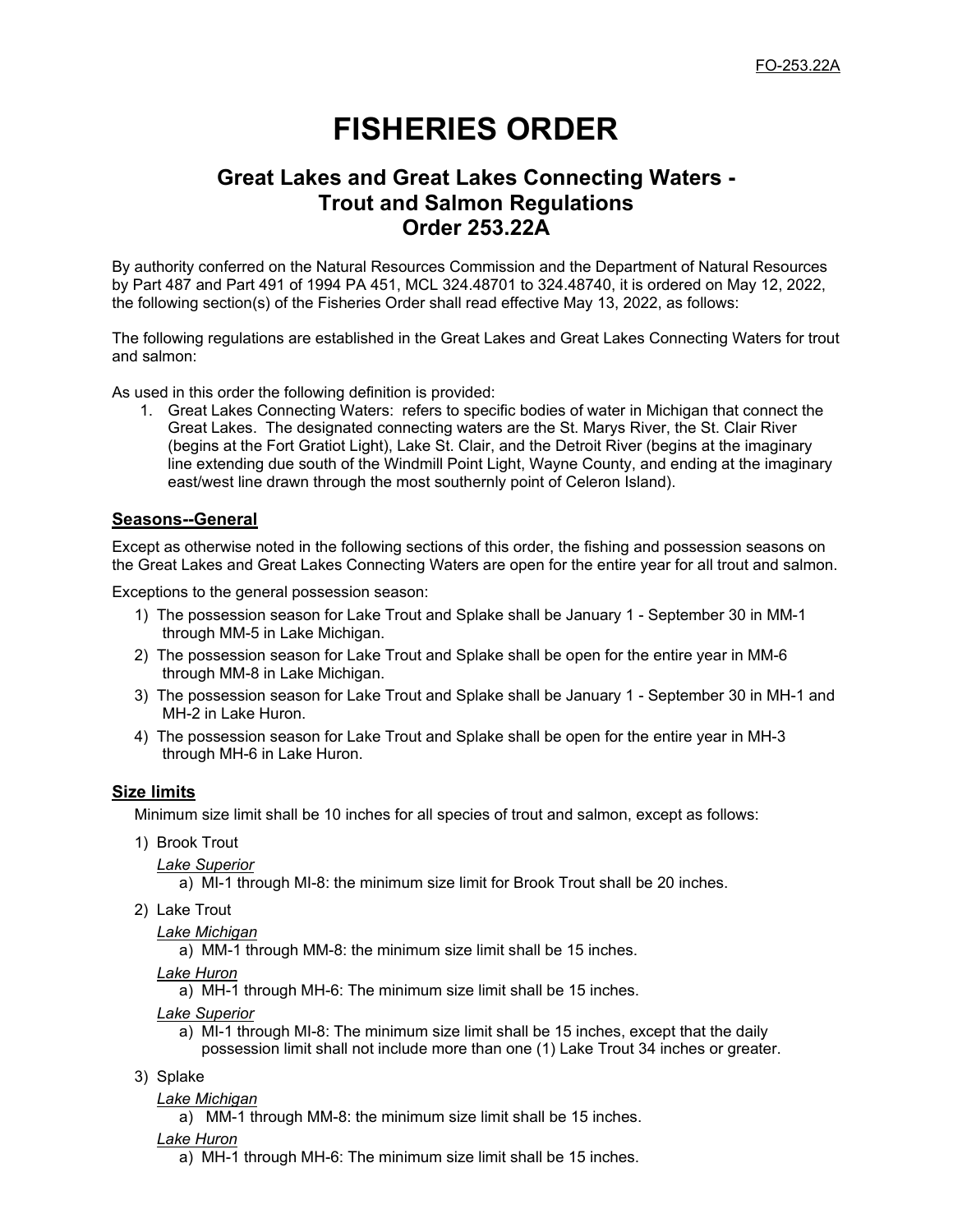*Lake Superior*

a) MI-1 through MI-8: The minimum size limit shall be 15 inches.

## **Daily possession limits**

Five (5) trout and salmon in any combination, except that the daily possession limit shall not include more than three (3) Brook Trout, Brown Trout, Rainbow Trout\*, Lake Trout, Splake, or Atlantic Salmon. Additional exceptions are:

- 1) Lake Superior
	- a) The daily possession limit may include up to one (1) Brook Trout, except that the daily possession limit shall be zero (0) for Brook Trout within 4.5 miles of Isle Royale (waters of the Isle Royale National Park).
	- b) The daily possession limit may include up to five (5) Lake Trout in MI-4, MI-5, MI-6, MI-7, and MI-8.
- 2) St. Marys River
	- a) The daily possession limit may include up to ten (10) Pink Salmon from the last Saturday in April - September 30.
- 3) Lake Huron
	- a) The daily possession limit may include up to two (2) Lake Trout and Splake, in any combination in management unit MH-1.
- 4) Lake Michigan
	- a) The daily possession limit may include up to two (2) Lake Trout in management units MM-1, MM-2, MM-3, MM-4, and MM-5.

\*Note: For the purpose of this order Rainbow Trout refers to both Rainbow Trout and Steelhead.

# **LAKE TROUT MANAGEMENT UNITS – Great Lakes**

#### Lake Michigan

MM-1 is bounded on the southeast and south by the Michigan-Wisconsin boundary in Green Bay and on the east by a north-south line beginning near Fairport in Delta County at Longitude 086°40'W and extending south to the Wisconsin-Michigan border.

MM-2 is bounded on the west by MM-1, on the east by a north-south line beginning about 4 miles west of Seul Choix Point in Schoolcraft County at Longitude 086°00'W and extending southward to Latitude 45°20'N, and on the south by an east-west line at Latitude 45°20'N that extends west from Longitude 086°00'W to the Michigan-Wisconsin boundary.

MM-3 is bounded on the west by a north-south line from the shore about 4 miles west of Seul Choix Point in Schoolcraft County at Longitude 86°00'W and extending southward to its intersection with Latitude 45°10' N, on the east by the Mackinac Bridge, and on the south by an east-west line from Longitude 086°00'W at Latitude 45°10' N and extending eastward to the shore about 4 miles north of Eastport in Antrim County.

MM-4 includes all waters of Grand Traverse Bay south of Latitude 45°10'N.

MM-5 is bounded on the west by the Michigan-Wisconsin boundary, on the north by an east-west line beginning on the Michigan-Wisconsin boundary at Latitude 45°20'N and extending eastward along said latitude to Longitude 086°00'W, then southward along said longitude to Latitude 45°10'N, then eastward along said latitude to its intersection with the west shore of Leelanau County, and on the south by an east-west line beginning near Arcadia in Manistee County at Latitude 44°30'N and extending west to the Michigan-Wisconsin boundary.

MM-6 is bounded on the west by the Michigan-Wisconsin boundary, on the north by MM-5, and on the south by an east-west line from Little Sable Point in Oceana County at Latitude 43°40'N and extending westward to the Michigan-Wisconsin boundary.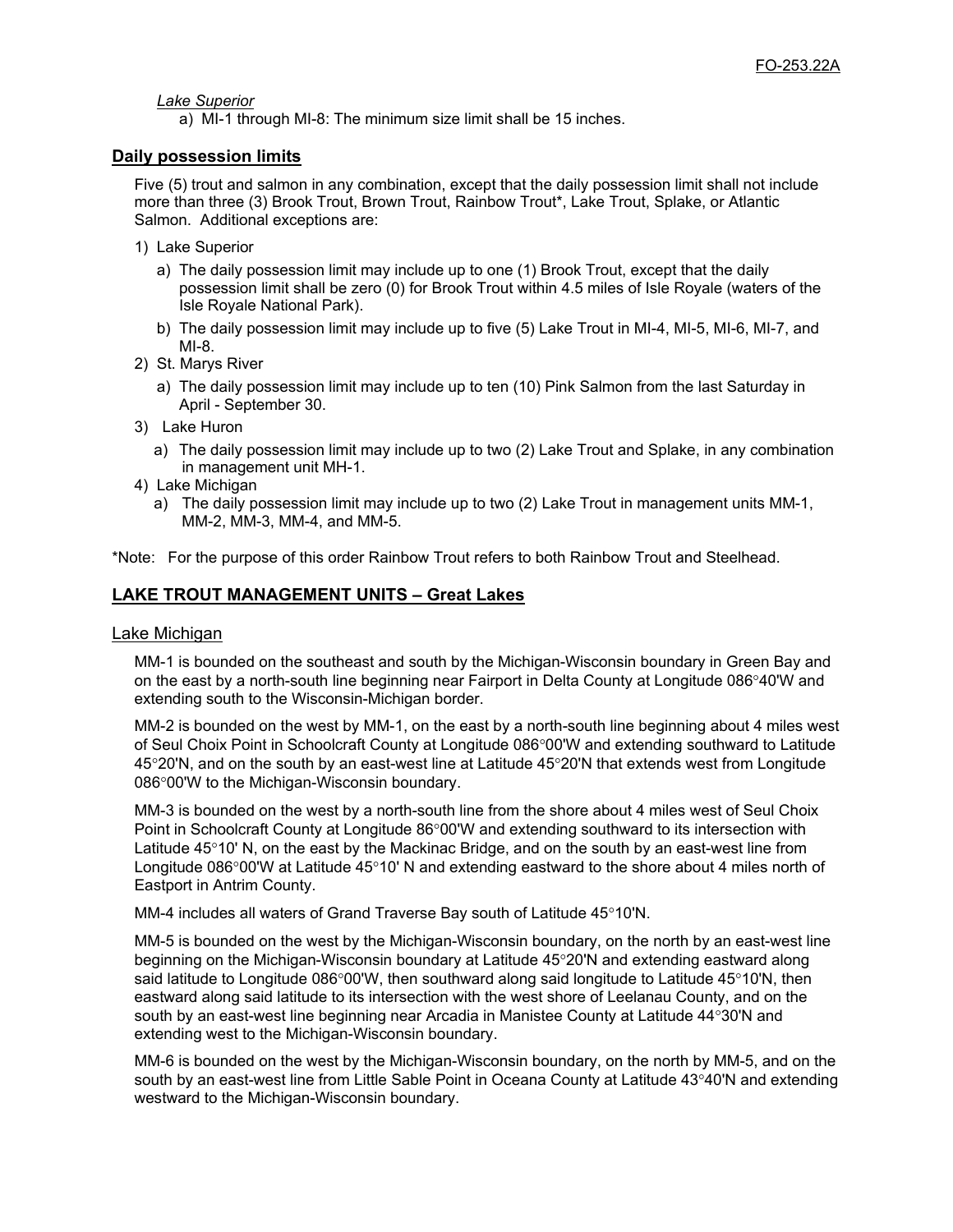MM-7 is bounded on the west by the Michigan-Wisconsin boundary, on the north by MM-6, and on the south by an east-west line from the Michigan shore about 4 miles north of Holland in Ottawa County at Latitude 42°50'N and extending westward to the Michigan-Wisconsin boundary.

MM-8 is bounded on the west by the Michigan-Wisconsin boundary and the Michigan-Illinois boundary, on the north by MM-7, and on the south by the Michigan-Indiana boundary.

#### Lake Huron

MH-1 is bounded on the west by the Mackinac Bridge, on the north by an east west line from the village of Detour in Chippewa County at Latitude 46°00'N to the west shore of Drummond Island and an east-west line from the east shore of Drummond Island at Latitude 46°00'N to the international boundary, and on the east and south by a line beginning where Longitude 083°30'W intersects the international boundary near Drummond Island in Chippewa County and extending southward along said longitude to Latitude 45°30'N, then extending westward along said latitude to Longitude 083°40'W, then extending southward along said longitude to shore about 3.5 miles southeast of Adams Point in Presque Isle County.

MH-2 is bounded on the north by MH-1, on the east by the international boundary, and on the south by an east-west line extending from the shore about one mile north of Black River in Alcona County at Latitude 44°50'N and extending eastward along said latitude to the International boundary.

MH-3 is bounded on the north by MH-2, on the east by the international boundary, and on the south by a line beginning on the shore on Au Sable Point in Iosco County at Latitude 44°20'N and extending eastward along said latitude to Longitude 083°10'W, then southward along said longitude to Latitude 44°10'N, then eastward along said latitude to the international boundary.

MH-4 is bounded on the north by MH-3 and on the east by a north-south line beginning on the shore about 2.6 miles southeast of Point aux Barques Lighthouse in Huron County at Latitude 44°00'N and extending eastward along said latitude to Longitude 082°40'W, then northward along said longitude to the southern boundary with MH-3 at Latitude 44°10'N.

MH-5 is bounded on the west by MH-4, on the north MH-3, on the east by the international boundary, and on the south by an east-west line beginning on the shore in the village of Forester in Sanilac County at Latitude 43°30'N and extending eastward along said latitude to the international boundary.

MH-6 is bounded on the north by MH-5, on the east by the international boundary, and on the south by the Blue Water Bridge in St. Clair County at Latitude 43°00'N.

#### **Lake Superior**

MI-1 is bounded on the west by the Michigan-Minnesota boundary, on the north by the international boundary, and on the south by a line beginning on the Minnesota boundary at Latitude 47°40'N extending eastward along said latitude to Longitude 088°30'W then northward along said longitude to Latitude 47°50'N then eastward along said latitude to Longitude 088°00'W then northward along said longitude to Latitude 48°00'N then eastward along said latitude to the international boundary.

MI-2 is bounded on the west by the Michigan-Minnesota and the Michigan-Wisconsin boundaries, on the north by MI-1, and on the east by a north-south line extending from the shore about 2.6 miles southwest of Fourteen Mile Point in Ontonagon County northward at Longitude 089°10'W to the southern border of MI-1 at Latitude 47°40'N.

MI-3 is bounded on the west by MI-2, on the north by MI-1, and on the east by a line extending northward from the shore about 1.4 miles east of Copper Harbor in Keweenaw County at Longitude 087°50'W to Latitude 47°30'N then eastward along said latitude to Longitude 087°40'W then northward along said longitude to the international border.

MI-4 is bounded on the west by MI-3, on the north by the international boundary, and on the southeast and east by a line beginning on the shore at Pine River Point in Marquette County at Longitude 087°50'W and extending northward along said longitude to Latitude 47°00'N then eastward along said latitude to Longitude 087°30'W then northward along said longitude to Latitude 47°10'N then eastward along said latitude to Longitude 087°20'W then northward along said longitude to Latitude 47°20'N then eastward along said latitude to Longitude 087°00'W then northward to the international boundary.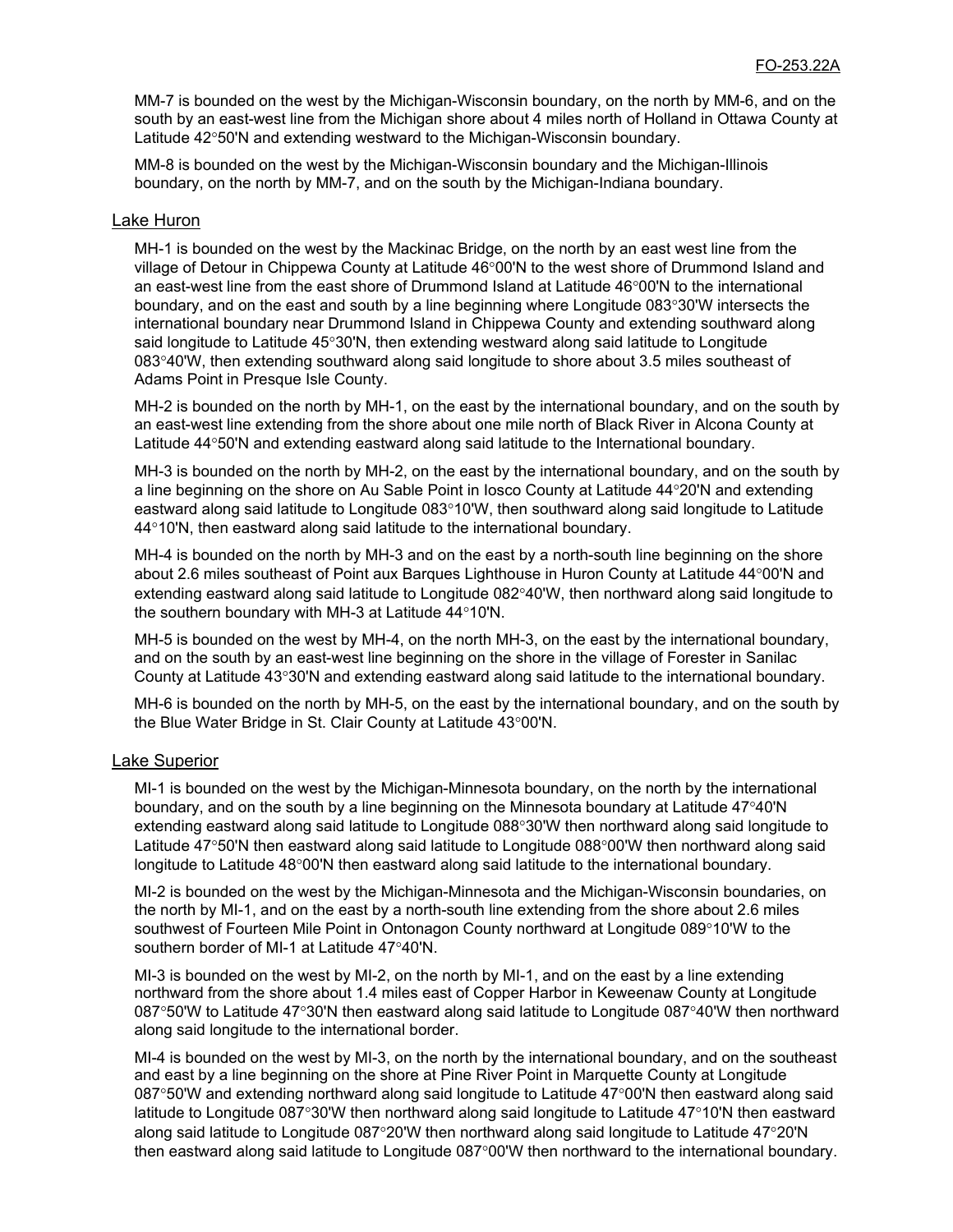MI-5 is bounded on the west and north by MI-4 and on the east by a north-south line beginning on Laughing Fish Point in Alger County at Longitude 087°00'W and extending northward to Latitude 47°20'N.

MI-6 is bounded on the west by MI-4 and MI-5, on the north by the international boundary, and on the east by a north-south line beginning on Au Sable Point in Alger County at Longitude 086°10'W and extending northward to the international boundary.

MI-7 is bounded on the west by MI-6, on the north by the international boundary, and on the east by a north-south line beginning about four miles east of Crisp Point in Luce County at Longitude 085°20'W and extending northward to the international boundary

MI-8 is bounded on the west by MI-7, on the north and east by the international boundary with the easternmost border formed by a line from Brush Point in Chippewa County to Point aux Pins Ontario in the upper St. Marys River.

## **Lake Trout Refuges – Great Lakes**

The following areas are established as refuge areas for Lake Trout rehabilitation and shall be closed to the taking, keeping, and sport fishing for Lake Trout.

1) Lake Michigan (North part)

All waters enclosed within an area bounded by a line commencing at a point (45°30' north latitude, 85°15' west longitude) 7¼ miles due west of the northwest corner of Section 30, T36N, R6W, (Emmet County, Michigan) on the Lake Michigan shoreline; then proceeding due west for 12 miles (to 45°30' north latitude, 85°30' west longitude); then proceeding due north for 6 miles (to 45°35' north latitude, 85°30' west longitude); then proceeding due west for 8 miles (to 45°35' north latitude, 85°40' west longitude); then proceeding due north for 11¼ miles (to 45°45' north latitude, 85°40' west longitude); then proceeding due west 16 miles (to 45°45' north latitude, 86°00' west longitude); then proceeding due south for 40 miles (to 45°10' north latitude, 86°00' west longitude); then proceeding due east for 8½ miles to (45°10' north latitude, 85°50' west longitude); then proceeding due north for 6 miles (to 45°15' north latitude, 85°50' west longitude); then proceeding due east for 7½ miles (to 45°15' north latitude, 85°40' west longitude); then proceeding due north for 6 miles (to 45°20' north latitude, 85°40' west longitude); then proceeding due east 16½ miles (to 45°20' north latitude, 85°20' west longitude) then proceeding due north 6 miles (to 45°25' north latitude, 85°20' west longitude); then, proceeding due east 4 miles (to 45°25' north latitude, 85°15' west longitude); then proceeding northerly to the point of beginning (45°30' north latitude, 85°15' west longitude).

2) Lake Michigan (Mid Lake)

All waters enclosed within an area bounded by a line commencing at a point 15 miles (43°40' north latitude, 86°50' west longitude) due west of the half (1/2) section line of Section 25, T15N, R19W, on the Lake Michigan shoreline (Oceana County); then proceeding 14.5 miles due west to the Michigan/Wisconsin boundary; then proceeding southerly along the boundary line to a point (43°03.5' north latitude, 87°05' west longitude) due west of the mouth of the Grand River (T8N, R16W, S30, Ottawa County) on the Lake Michigan shore; then proceeding due east 14 miles (to 43°03.5' north latitude, 86°50' west longitude); and then northerly to the point of beginning (43°40' north latitude, 86°50' west longitude).

3) Lake Huron (North end)

All waters enclosed within an area bounded by a line commencing at the southwest corner of Section 17, T41N, R5E (Chippewa County) on the Lake Huron shoreline for the point of beginning and proceeding due south 15 miles (to 45°45'North latitude, 83°50' west longitude), then proceeding due east 8 miles (to 45°45'North latitude, 83°40' west longitude); then proceeding 6 miles due south (to 45°40'North latitude, 83°40' west longitude); then proceeding due east to the Michigan-Ontario border; then proceeding northwesterly and then northeasterly along said border to a point due south of the southeast corner of Section 1, T41N, R7E (Chippewa County), on the said shoreline, and westerly along said shoreline to the point of beginning.

4) Lake Huron (6 Fathom Bank)

All waters enclosed within an area bounded by a line commencing at a point in Lake Huron at 45°00'north latitude, 82°45'E west longitude; then proceeding due east to the international boundary line between the U.S. and Canada; thence in a southeasterly direction to 44°40'north